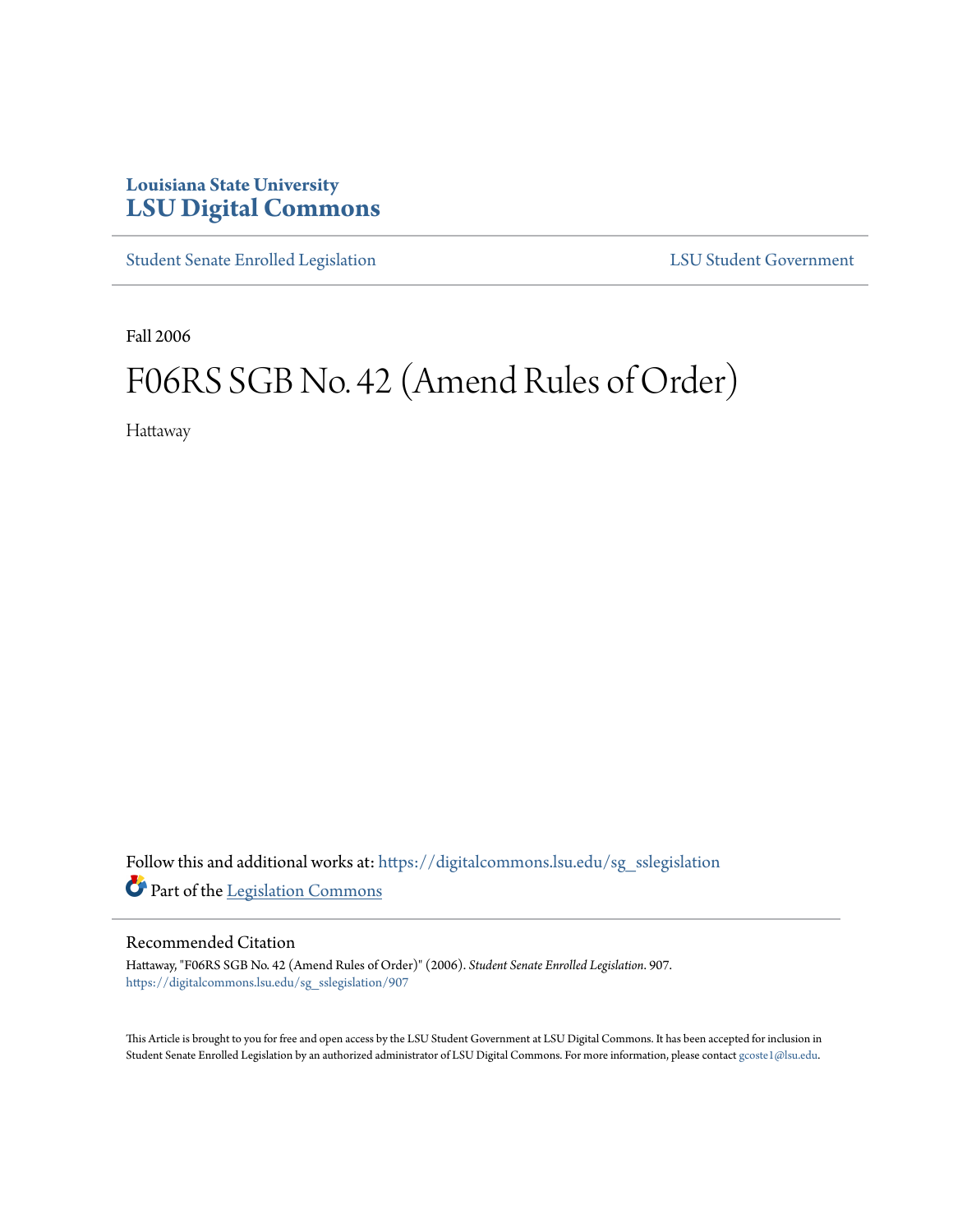|                            | STUDENT GOVERNMENT                                                                           |                                                                                                     | <b>ENROLLED</b>                                                                                      |  |
|----------------------------|----------------------------------------------------------------------------------------------|-----------------------------------------------------------------------------------------------------|------------------------------------------------------------------------------------------------------|--|
|                            | LOUISIANA STATE UNIVERSITY                                                                   |                                                                                                     |                                                                                                      |  |
|                            | <b>STUDENT SENATE</b>                                                                        |                                                                                                     |                                                                                                      |  |
|                            | <b>FO6RS</b>                                                                                 |                                                                                                     |                                                                                                      |  |
|                            | <b>SGB No. 42</b>                                                                            |                                                                                                     |                                                                                                      |  |
| $\mathbf{B} \mathbf{Y}$ :  | <b>SENATOR HATTAWAY</b>                                                                      |                                                                                                     |                                                                                                      |  |
|                            |                                                                                              |                                                                                                     | <b>A BILL</b>                                                                                        |  |
|                            |                                                                                              |                                                                                                     | TO AMEND THE SENATE RULES OF ORDER TO PROVIDE FOR AN ORIENTATION FOR                                 |  |
|                            |                                                                                              |                                                                                                     | FIRST-TERM SENATORS PRIOR TO FINAL PASSAGE OF THE SG BUDGET AND                                      |  |
|                            |                                                                                              |                                                                                                     | <b>NOMINATIONS FOR STAFF; PROVIDE FOR A RETREAT AND RELATED MATTERS</b>                              |  |
|                            |                                                                                              |                                                                                                     |                                                                                                      |  |
|                            |                                                                                              |                                                                                                     | BE IT ENACTED BY THE STUDENT GOVERNMENT OF LOUISIANA STATE                                           |  |
|                            |                                                                                              |                                                                                                     | UNIVERSITY AND AGRICULTURAL AND MECHANICAL COLLEGE                                                   |  |
|                            |                                                                                              |                                                                                                     |                                                                                                      |  |
|                            | PARAGRAPH 1                                                                                  |                                                                                                     | RULE 1.3 OF THE STUDENT SENATE RULES OF ORDER IS                                                     |  |
|                            |                                                                                              |                                                                                                     |                                                                                                      |  |
|                            |                                                                                              |                                                                                                     | HEREBY AMENDED AS FOLLOWS:                                                                           |  |
|                            |                                                                                              |                                                                                                     |                                                                                                      |  |
|                            | Rule 1.3                                                                                     | Speaker; additional duties                                                                          |                                                                                                      |  |
| 1.                         |                                                                                              |                                                                                                     | To open the meetings promptly at 6:30 p.m. on Wednesdays during regular session.                     |  |
| 2.                         |                                                                                              |                                                                                                     | To cause the Senate to proceed with its business in the proper order under the rules, if a quorum is |  |
|                            |                                                                                              | present, and to proceed upon each order of business.                                                |                                                                                                      |  |
| 3.                         |                                                                                              | To preserve order and decorum of the Senate.                                                        |                                                                                                      |  |
| 4.                         |                                                                                              | To decide all points of order, subject to appeal to the Senate.                                     |                                                                                                      |  |
| 5.                         |                                                                                              | To explain or clarify any rule of procedure upon request.                                           |                                                                                                      |  |
| 6.                         |                                                                                              | To state each motion as it is made.                                                                 |                                                                                                      |  |
| 7.                         |                                                                                              | To recognize members who seek the floor for the purpose of speaking in debate or otherwise.         |                                                                                                      |  |
| 8.                         |                                                                                              |                                                                                                     | To state and put to vote all questions requiring a vote, and all questions upon which a vote is      |  |
| 9.                         |                                                                                              | ordered, and to announce the vote.<br>To sign all documents which require his signature.            |                                                                                                      |  |
| 10.                        |                                                                                              | To appoint the Parliamentarian and additional Legislative staff, subject to approval by the Student |                                                                                                      |  |
|                            | Senate.                                                                                      |                                                                                                     |                                                                                                      |  |
| 11.                        |                                                                                              | To be ultimately responsible for the processing of Senate-approved legislation, and to see that the |                                                                                                      |  |
|                            |                                                                                              |                                                                                                     | legislation reaches the executive office within forty-eight (48) hours of passage.                   |  |
| 12.                        | To do and perform such other duties as may be required by the Constitution and Bylaws of the |                                                                                                     |                                                                                                      |  |
|                            | Student Government.                                                                          |                                                                                                     |                                                                                                      |  |
| 13.                        |                                                                                              |                                                                                                     | To provide an orientation program in conjunction with the Student Government advisors for            |  |
|                            |                                                                                              | <b>Organizational Session of the Student Senate.</b>                                                | first-term senators thirty (30) days of their term in a regular session, prior to the Spring         |  |
| 14.                        |                                                                                              |                                                                                                     | To select at least one current member of the senate to serve as a mentor during the thirty (30) days |  |
|                            |                                                                                              | after the first-term senators' term in a regular session.                                           |                                                                                                      |  |
| 15.                        |                                                                                              |                                                                                                     | To plan and execute a retreat during the winter break for members of the Senate and to plan          |  |
| for members of the Senate. |                                                                                              |                                                                                                     | and execute a retreat during the summer break (excluding summer school and intersession)             |  |
|                            |                                                                                              |                                                                                                     |                                                                                                      |  |
|                            |                                                                                              |                                                                                                     |                                                                                                      |  |
|                            |                                                                                              |                                                                                                     |                                                                                                      |  |
|                            |                                                                                              |                                                                                                     |                                                                                                      |  |
|                            | <b>PARAGRAPH 2:</b>                                                                          |                                                                                                     | THIS BILL SHALL TAKE EFFECT UPON PASSAGE BY A TWO-THIRDS                                             |  |
|                            |                                                                                              |                                                                                                     | (2/3) VOTE OF THE LSU STUDENT SENATE AND SIGNATURE BY                                                |  |
|                            |                                                                                              |                                                                                                     | THE PRESIDENT, UPON LAPSE OF TIME FOR PRESIDENTIAL                                                   |  |
|                            |                                                                                              |                                                                                                     | ACTION, OR IF VETOED BY THE PRESIDENT AND SUBSEQUENTLY                                               |  |
|                            |                                                                                              |                                                                                                     | APPROVED BY THE SENATE, ON THE DATE OF SUCH APPROVAL.                                                |  |
|                            |                                                                                              |                                                                                                     |                                                                                                      |  |
|                            |                                                                                              |                                                                                                     |                                                                                                      |  |
|                            |                                                                                              |                                                                                                     |                                                                                                      |  |
|                            |                                                                                              |                                                                                                     |                                                                                                      |  |
|                            |                                                                                              |                                                                                                     |                                                                                                      |  |
|                            |                                                                                              |                                                                                                     |                                                                                                      |  |